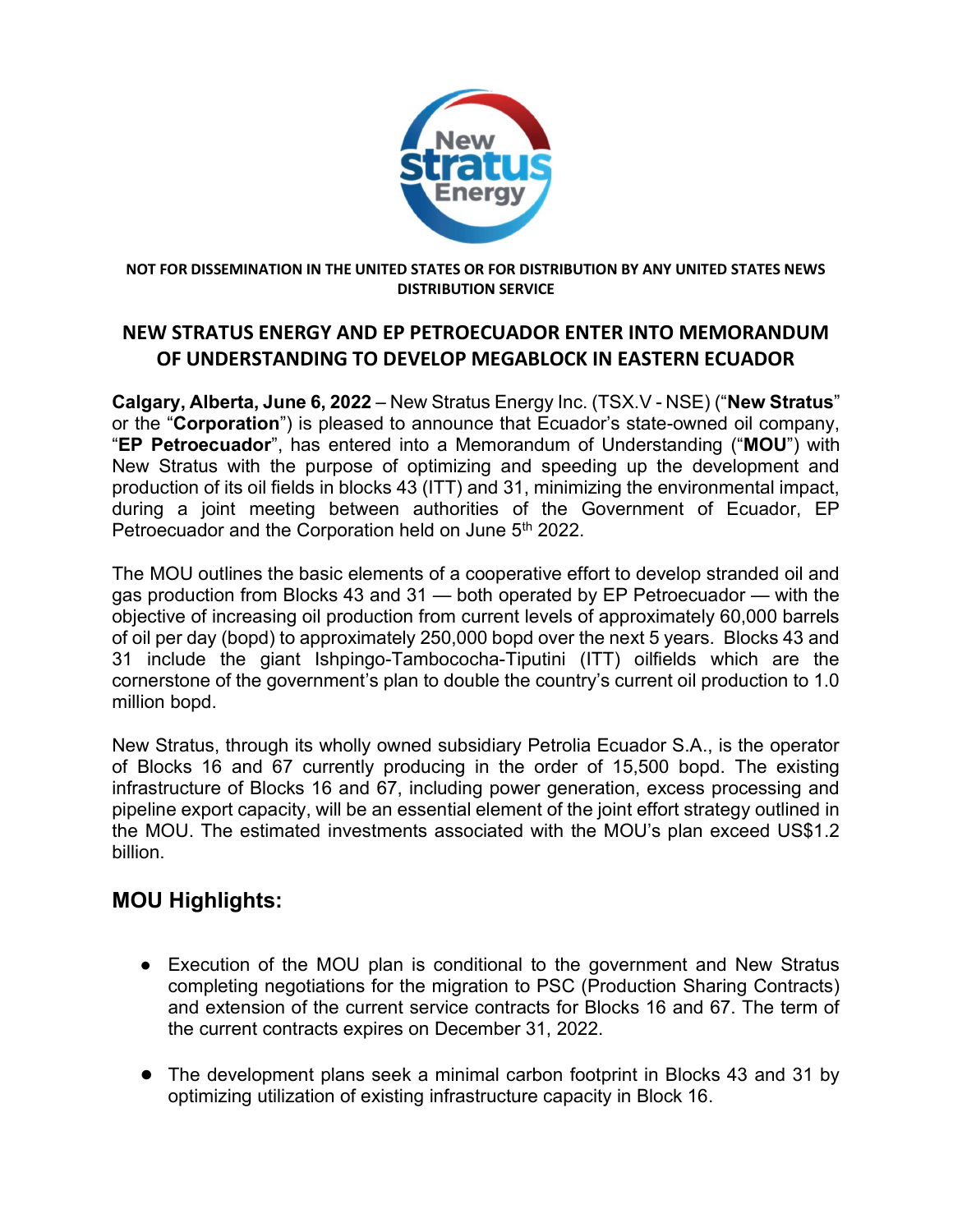- The estimated US\$1.2 billion investment, to be secured by New Stratus, will finance the drilling and completion of more than 200 wells planned by EP Petroecuador in Blocks 43 and 31, along with the construction of ecological energy corridors<sup>1</sup> to connect these blocks with Block 16 facilities, as well as the provision of all associated support services including reservoir studies, project management and environmental protection activities.
- For the services to be provided, New Stratus will receive a negotiated payment-inkind from EP Petroecuador, at the point of crude export in the Pacific coast.
- It is estimated that the project will provide more than 30,000 direct jobs to Ecuadorian workers and stimulate additional oil investment in the country.

## Blocks 16 and 67

The Corporation holds a 35% operated working interest in the Service Contracts for Blocks 16 and 67, which are located in the Orellana Province in the prolific Oriente Basin in Ecuador. The Blocks have a long history of production, with a total of 262 wells drilled and excellent seismic coverage. This has contributed to substantial knowledge of the area's characteristics, properties, distribution of reservoirs, production mechanisms, and additional exploration opportunities.

The Blocks are comprised of 9 fields, with gross production as at May 22, 2022 of 15,491 bopd (5,422 bopd net) at an average gravity of 18° API. The Blocks have accumulated primary production of approximately 373 million barrels of oil.

Existing infrastructure includes two oil and water processing centers with a capacity of 75,000 bopd and 900,000 barrels of water per day, with all the water production being reinjected into 30 wells. Additional area infrastructure includes electricity generation plants and a topping plant which produces diesel used to power operations.

The oil produced in the fields is moved by a 16-inch pipeline to Lago Agrio, where it is loaded into the Oleoducto de Crudos Pesados Ecuador S.A. 36-inch pipeline and transported across the Andes mountains to the port of Balao on the Pacific Ocean.

The Blocks include contractual commitments to minimize the environmental impact of operations, to maintain high standards of safety, and to undertake long-term investments for the benefit of local communities such as the Waorani Nation of Ecuador.

The Corporation looks forward to continued dialogue with the Ministry of Energy and Mines in Ecuador to complete the contracts conversion, extension and applicable capital expenditure program.

The completion of the transactions and matters contemplated in the MOU remains subject to New Stratus and EP Petroecuador entering into definitive agreements, and the approval of all internal and potentially external regulatory authorities that may apply.

<sup>&</sup>lt;sup>1</sup> Buried conduits for oil and water pipelines, power transmission cabling and optical cable for data in the same right-of-way.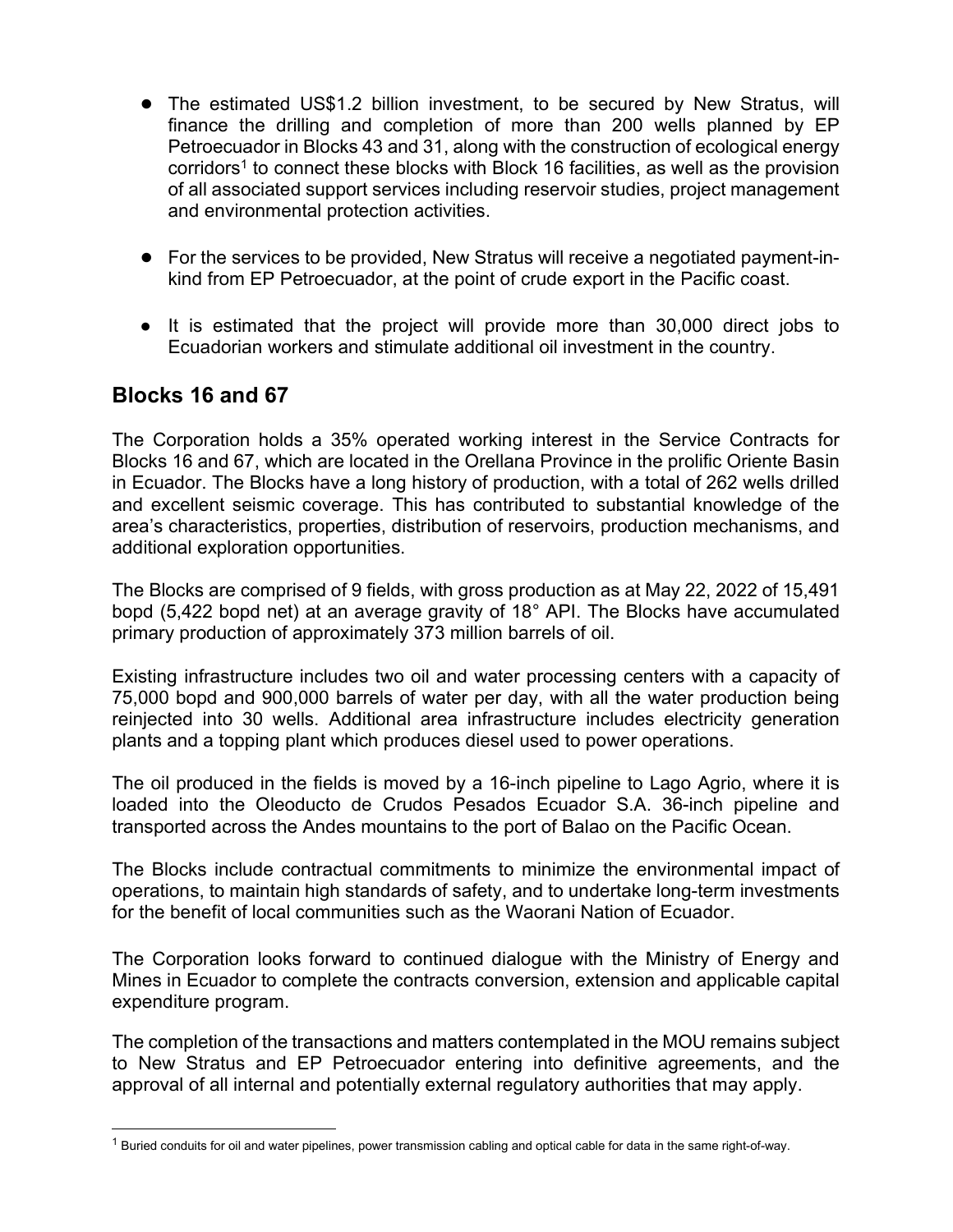### Contact Information:

Jose Francisco Arata Chairman & Chief Executive Officer jfarata@newstratus.energy

Wade Felesky President & Director wfelesky@newstratus.energy

Mario Miranda Chief Financial Officer mmiranda@newstratus.energy – (416) 363-4900

### Forward-Looking Information

Certain information set forth in this news release constitutes "forward-looking statements", and "forward-looking information" under applicable securities legislation (collectively, "forward-looking statements"). All statements other than statements of historical fact are forward-looking statements. Forward-looking statements may be identified by the use of conditional or future tenses or by the use of words such as "will", "expects", "intends", "may", "should", "estimates", "anticipates", "believes", "projects", "plans", and similar expressions, including variations thereof and negative forms. Forward-looking statements in this press release include expectations about the consummation of the transactions underlying the MOU, the timing thereof and the final terms thereof; expectations regarding the extension of the term of Blocks 16 and 67 and entering into a production sharing contract with the Government of Ecuador in respect of Blocks 16 and 67; plans with respect to drilling and operations on Blocks 43 and 31; plans with respect to drilling and operations on Blocks 16 and 67; expectations regarding capital investment in Blocks 43 and 31, and the ability to obtain financing on acceptable terms or at all; and are based on the Corporation's current internal expectations, estimates, projections, assumptions and beliefs, which may prove to be incorrect. Forward-looking statements are not guarantees of future performance and undue reliance should not be placed on them.

In respect of the forward-looking statements contained herein, the Corporation has provided them in reliance on certain assumptions that it believes are reasonable at this time, including assumptions as to the ability of the Corporation to agree with EP Petroecuador on definitive agreements underlying the intent of the MOU, the ability of the Corporation to negotiate extension to the term of the Blocks and enter into production sharing contracts with the Government of Ecuador, and the ability of the Corporation to obtain debt financing on satisfactory terms, some or all of which may prove to be incorrect. Accordingly, readers should not place undue reliance on the forward-looking statements contained herein. Such forward-looking statements necessarily involve known and unknown risks and uncertainties, which may cause actual performance and financial results in future periods to differ materially from any projections of future performance or results expressed or implied by such forward-looking statements. These risks and uncertainties include, but are not limited to: the ability to successfully integrate operations and realize the anticipated benefits of the transactions contemplated by the MOU; incorrect assessments of the value of the transactions contemplated by the MOU;